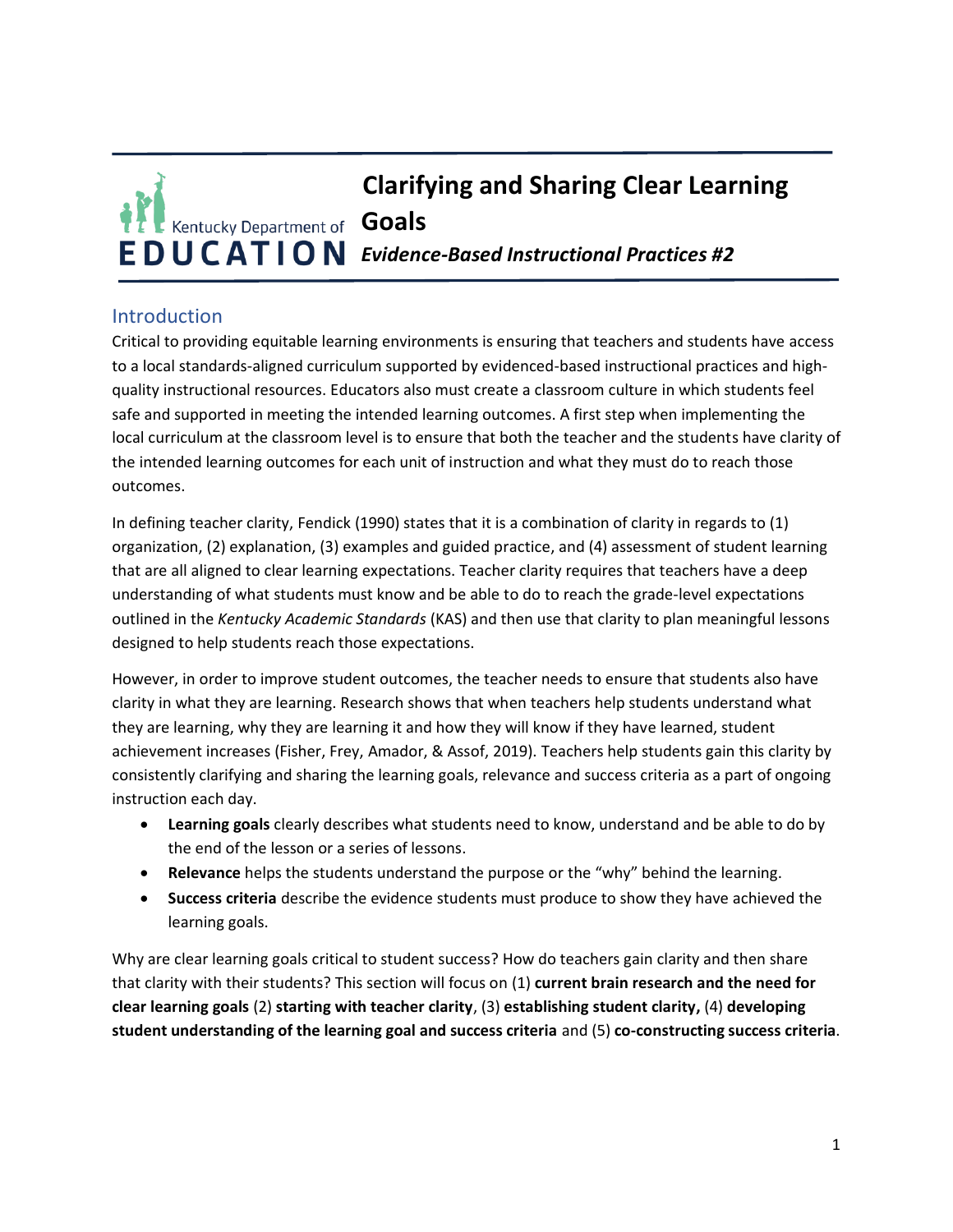## Brain Research and the Need for Clear Learning Goals

In order for the brain to learn, it must first commit to learning. All learning requires what Kahneman (2011) describes as "effortful thinking." Essentially, the human brain has two operating systems: a fastthinking brain and a slow-thinking brain. The fast-thinking brain works quickly with little effort because it utilizes prior knowledge that has become automated. The slow-thinking brain, which is generally in charge, requires a greater level of attention and effort and can become easily distracted. It also is reluctant to invest more energy and effort than is strictly necessary. However, in order to acquire new learning, the brain must maintain focused attention, process information, and reflect on the learning, all of which require intense focus, effort and energy. (Goodwin, 2020).

The first step in the learning process is to actually get students to commit to the learning. When students commit to learning, it signals the brain to pay attention to the information in the sensory register so it can enter the brain's immediate memory and keep the student focused long enough for the information to move into working memory (Goodwin, 2020). How do teachers help students commit to learning and engage their brains in effortful thinking?

In order for students to commit to learning, research shows they must first understand what they are supposed to learn and why they are being asked to learn it. Then, once students see the value in the learning, they must believe they can actually learn it and know what it looks like when they get there. Ultimately, to commit to learning, students need to tell themselves two things: (1) *This is interesting and important*, and (2) *I believe I can learn/master it* (Goodwin, 2020). At the classroom level this can be achieved when teachers share and clarify the **learning goals**, **relevance** and the **success criteria** of the learning with the students and then use those to drive instruction and assessment.

When students know what they are learning, why they are learning it and believe they can meet the expectations, it promotes student ownership in the learning process. Students not only have an understanding of the purpose of the learning, but also how they will be held accountable for making their thinking visible in terms of what they need to say, do, make or write to demonstrate their understanding of the intended learning outcomes (Goodwin, 2020; McTighe & Willis, 2019). This helps students know where to focus their time and energy and where their brain needs to sustain "effortful thinking." According to Gazith (2021), when students have a clear sense of purpose and direction, it helps them "understand what they're preparing to learn and how it will be assessed. This facilitates their ability to grasp the material and identify desired outcomes, and also encourages them to effectively develop autonomy" (p. 27).

Additionally, when students can clearly see the path to reaching the intended learning outcomes, it can increase their motivation to engage in the learning because they can see themselves making progress. When students experience a series of small wins as they move along the pathway to mastery, they are more apt to stay committed to the learning. It also provides students with an internal sense of control and helps promote a growth mind-set as they tackle more challenging content (Goodwin, 2020). According to neuroscience, when students have clarity of the learning goal, relevance and the criteria for success, it positively impacts student motivation and their ability to organize and focus their efforts, which leads to increased academic performance. "Conversely, when the goal is unclear or irrelevant to students, it is unlikely that they will maintain attention, try their best, or persist when learning becomes challenging" (McTighe & Willis, 2019; p. 55).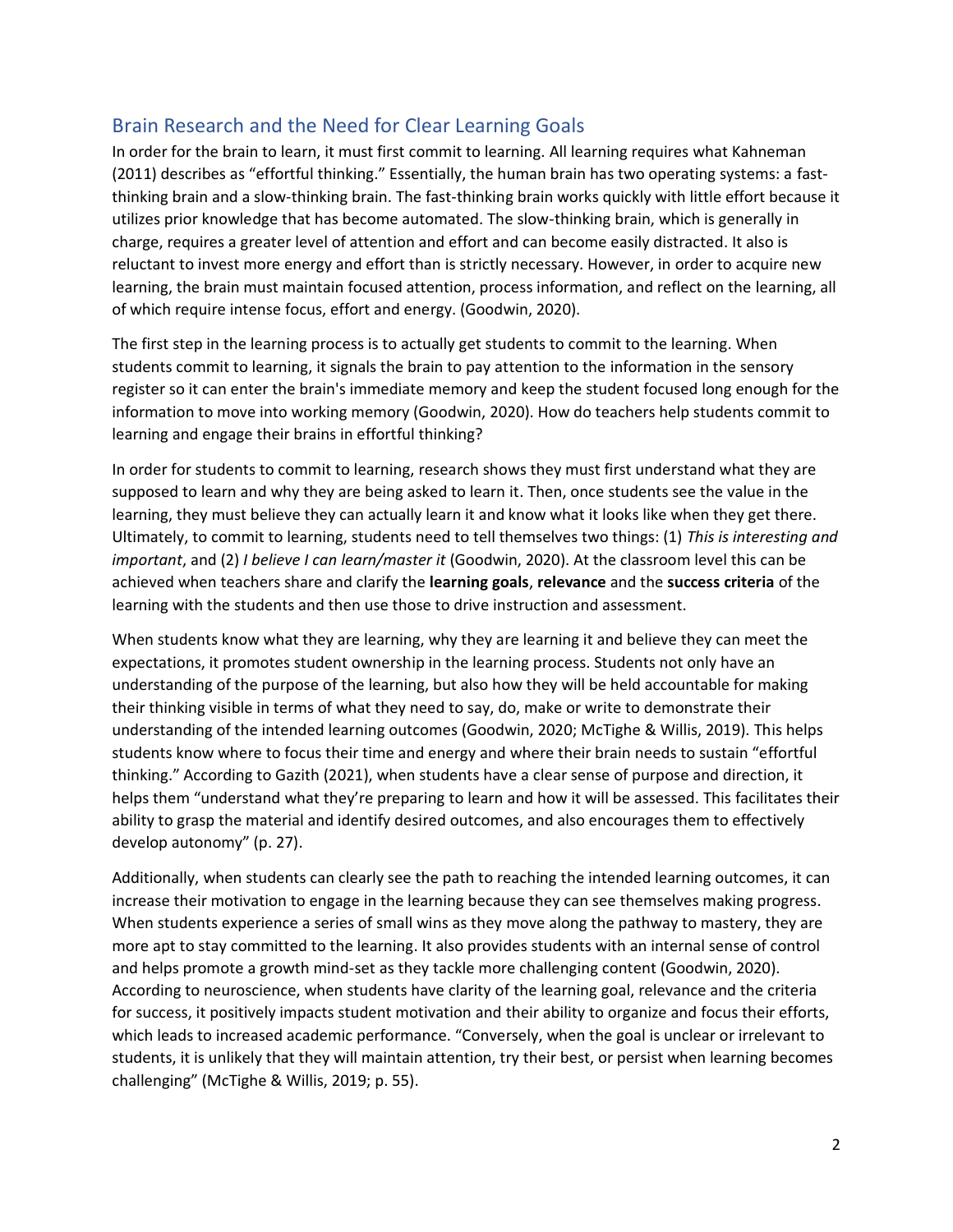Research shows that clarity in learning also increases student' sense of self-efficacy. When students believe they can be successful at a particular task or assignment, they are more likely to persist in their work, especially in the face of challenge. It also can help decrease student anxiety and help them better connect new learning to prior knowledge (Alamrode & Vandas, 2018). "When students feel that they understand the criteria by which their work will be judged, they also have some sense of control over their work and are poised to be strategic, self-regulators. It takes both an understanding of the learning goal and an understanding of the success criteria to foster self-efficacy and self-regulation" (Moss & Brookhart, 2009; p. 28-29). Table 4.7 below highlights some of the major differences in the classroom culture when clear learning goals are present or missing as an on-going part of classroom instruction (Grift & Major, 2018; p. 89-90).

| When Clear Learning Goals are Evident                                                                                                                                                                                                                                                                                                                                                                                                                                                                                                                                                                                                                                                                                                                                                                                                                                                                                                                                                                       | <b>When Clear Learning Goals are Missing</b>                                                                                                                                                                                                                                                                                                                                                                                                                                                                                                                                                                                                                                                                                                                                                                                                                                                                                                                              |
|-------------------------------------------------------------------------------------------------------------------------------------------------------------------------------------------------------------------------------------------------------------------------------------------------------------------------------------------------------------------------------------------------------------------------------------------------------------------------------------------------------------------------------------------------------------------------------------------------------------------------------------------------------------------------------------------------------------------------------------------------------------------------------------------------------------------------------------------------------------------------------------------------------------------------------------------------------------------------------------------------------------|---------------------------------------------------------------------------------------------------------------------------------------------------------------------------------------------------------------------------------------------------------------------------------------------------------------------------------------------------------------------------------------------------------------------------------------------------------------------------------------------------------------------------------------------------------------------------------------------------------------------------------------------------------------------------------------------------------------------------------------------------------------------------------------------------------------------------------------------------------------------------------------------------------------------------------------------------------------------------|
| • Higher levels of student achievement linked to the<br>opportunity for focused attention on the elements<br>that are most critical to the learning experience<br>Deeper and richer dialogue in the classroom that<br>centers on the key concepts, knowledge, skills and<br>dispositions being taught<br>Higher levels of accountability for learning at a<br>variety of levels, including student-to-student,<br>student-to-teacher and teacher-to-student<br>Fewer justifications for lack of learning success by<br>both the teacher and the learner<br>More explicit language used by the teacher and the<br>learner in classroom conversations<br>A greater understanding of what is needed to be<br>successful as a learner<br>Fewer assumptions by teachers of students'<br>progress and more success in providing strategies<br>to support them in their individual learning needs<br>Clear alignment of tasks, activities and assessments<br>that support the learning of the expected<br>outcomes | • A lack of understanding of why the learning is<br>taking place and the relationship it has to both<br>prior knowledge and expected knowledge<br>acquisition<br>• Higher levels of disengagement in learning<br>processes and tasks, both inside and outside of<br>class<br>• Greater incidents of behaviors that disrupt the<br>learning of self and others<br>• More time spent teaching aspects of the content<br>that should need less time, and less time spent<br>teaching aspects of the content that need more<br>time<br>• Teacher dialogue that centers more on tasks rather<br>than on the key learning that is being explored<br>• Tasks, activities and assessments that are not<br>aligned to the knowledge, skills and dispositions<br>being taught<br>• Students who express doubt about the<br>competence and quality of the teacher and<br>teachers who express doubts in the competence<br>and quality of the learner due to lessened<br>expectations |

Table 4.7 Classrooms Where Learning Goals are Evident vs Missing

## Starting with Teacher Clarity

In order for teachers to support students in understanding the purpose of the learning and what success looks like, teachers must have clarity around what the standards are asking students to know and be able to do. However, often when teachers are asked about their learning goals for a lesson, they respond with, "I'm going to have the students do…" In this case, the teachers are focused on the activities that students will do rather than on the learning that should result from students engaging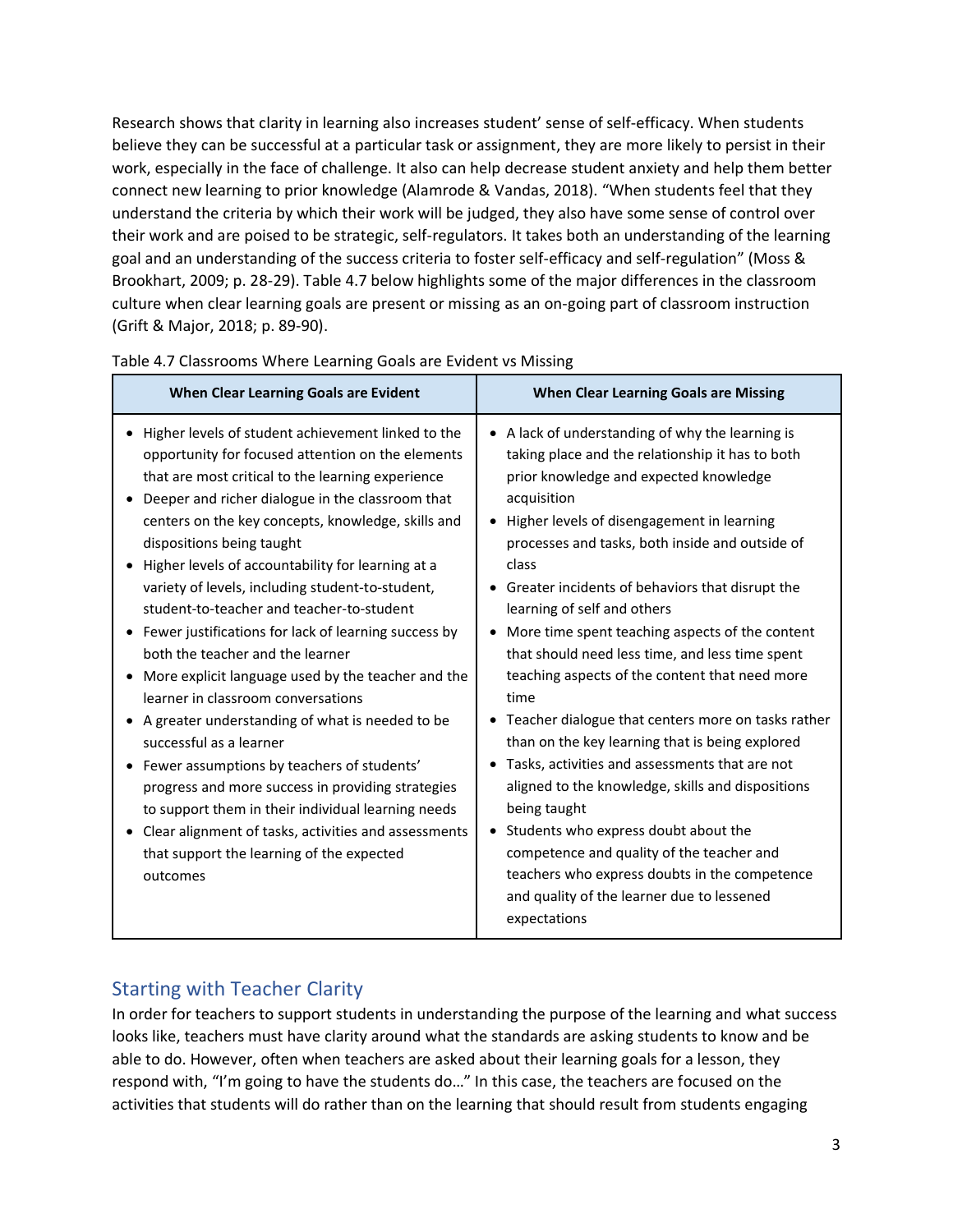with those activities. When teachers focus on the activities students will do without a clear understanding of the intended learning, it is unlikely students will learn what they need to learn (Wiliam & Leahy, 2015).

According to Gazith (2021), even if teachers have a sense of the learning goal, "without a clear articulation of what success looks like, it is very challenging, if at all possible, to create effective lessons that teach students these tacit goals" (p. 27). When teachers can clearly articulate what students need to know and be able to do, why they need to learn it and how they will know they have learned it, they can then use that clarity to plan effective lessons that focus on helping students reach those expectations. Teachers need to shift their thinking from what they will teach to a focus on what students will learn and then plan effective lessons that help students reach those goals (Gazith, 2021).

The first step in teachers gaining this level of clarity is to analyze the *[KAS](https://kystandards.org/home/ky-acad-standards/)* to identify what students must know and be able to do within each unit of instruction to meet the grade-level expectations. This analysis helps teachers determine the content, concepts and/or skills students must master on their way to meeting the full depth of a standard or group of standards. This process is best achieved when teachers work collaboratively in Professional Learning Communities (PLCs) to address two critical questions: (1) What do students need to know and be able to do? and (2) How will we know they have learned it? When teachers work together to answer these questions, it helps to promote equitable learning environments in which all students are held to the same grade-level expectations, as well as access to grade-level learning experiences and tasks aligned to helping students reach the full depth of the standards.

As teachers analyze th[e KAS](https://kystandards.org/home/ky-acad-standards/) for the grade-level standards in each unit of instruction, they need to focus in on the critical components within each document. The purpose of the critical components is to provide greater clarity in what the standards are specifically asking students to know and be able to do to meet the expectations of the standards. Examples of the components include multidimensionality, clarifications and progressions. For example, within the *KAS for Reading and Writing*, the multidimensionality component highlights the three dimensions built within each standard: Content, comprehension and analysis. By specifying the three dimensions separately, the standards document better communicates the intent of each standard so that local instruction and assessment will align to the intended depth.

The PLC should focus on examining each component and the connections between the components and the standards, as well as how those components can support teachers in designing standards-aligned instruction, grade-level assignments and classroom assessments. [The Breaking Down a Standard](https://kystandards.org/standards-resources/break-down-stand-res/)  [Resources](https://kystandards.org/standards-resources/break-down-stand-res/) are available from the Kentucky Department of Education (KDE) to assist teachers in analyzing content area standards.

Once teachers have an understanding of the standards, they should then organize those standards into around big ideas and/or questions to help deepen student understanding and engagement with the content in a more meaningful, relevant way. This helps to avoid students seeing the content as a set of isolated information, skills or processes. When students are tasked with answering big, significant questions, it taps into their curiosity and increases their motivation to engage in the learning. According to Goodwin (2020), the key is to develop open-ended questions that are challenging and provoke deep thought, or even debate, among the students. Whether the questions are provided by the teacher or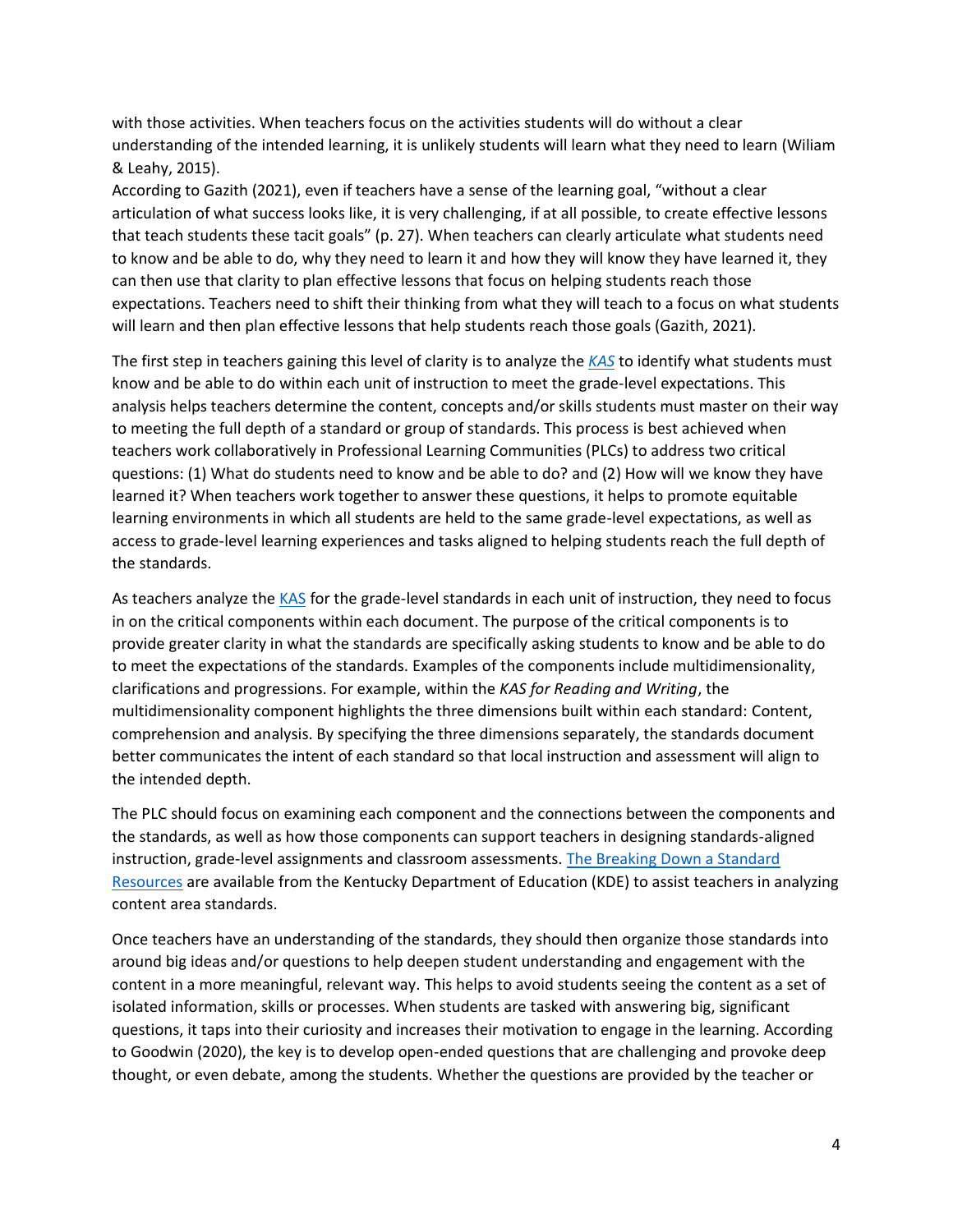developed in collaboration with the students, they should require students to learn and analyze new information, evaluate pros and cons, or make a personal decision grounded in the evidence.

Based on the analysis of the standards and the big ideas or questions that will drive the unit, teachers then derive the learning goals and success criteria that guide teachers as they design questions, tasks and activities aligned to the intended learning outcomes. In order for teachers to develop a deep understanding of the learning goals and the success criteria in a way that impacts student learning, they need to be able to answer questions such as (Ruiz-Primo & Brookhart, 2018; p. 36-37):

- What is to be learned?
- Why am I teaching this content?
- Why is this learning important for my students in the context of the unit/module/topic?
- How are these learning goals to be achieved? What instructional activities and tasks will help my students make progress in their learning?
- Why are the activities in this unit sequenced the way that they are?
- How does each activity contribute to the achievement of the overall learning goals?
- What specific evidence will show that those foundational elements have been built? How will I know that students have learned what I intend? What evidence do I need to demonstrate that the learning goals have been met?

## Establishing Student Clarity

Once teachers have gained clarity on what students need to know and be able to do to meet the standards' expectations, they must help students develop that same level of understanding. This starts with teachers sharing the learning goals, relevance and success criteria with the students. Often times teachers themselves may be clear on the learning goals when planning lessons, but when learners remain unaware of them, it can negatively impact student outcomes (Fisher, Frey & Hattie, 2016). To help students gain the clarity needed to engage in the learning process, research recommends three questions students should be able to answer in regards to their learning each day (Fisher, Frey, & Hattie, 2021):

- What am I learning?
- Why am I learning it?
- How will I know I have learned it?

Fisher, et al. (2021), argues that students should be able to articulate the answers to these questions regardless of where they might be in the learning process. When teachers and student use these questions to guide classroom practice and assessments, students will have a better understanding of the learning expectations and what is required for success. Each question focuses on a specific component of student clarity needed for the brain to commit to learning. When students have a clear vision of the end point, when they are required to do something to learn, and have specific criteria to use to monitor and adjust along the way, it makes the journey to the intended learning outcome possible and increases the likelihood of success in reaching the goal. Students have a greater sense of what they can and should do to make their work measure up to the criteria and the goal. "Students can meet goals only if they are actually working toward them, and they can't work toward them until they understand what they are"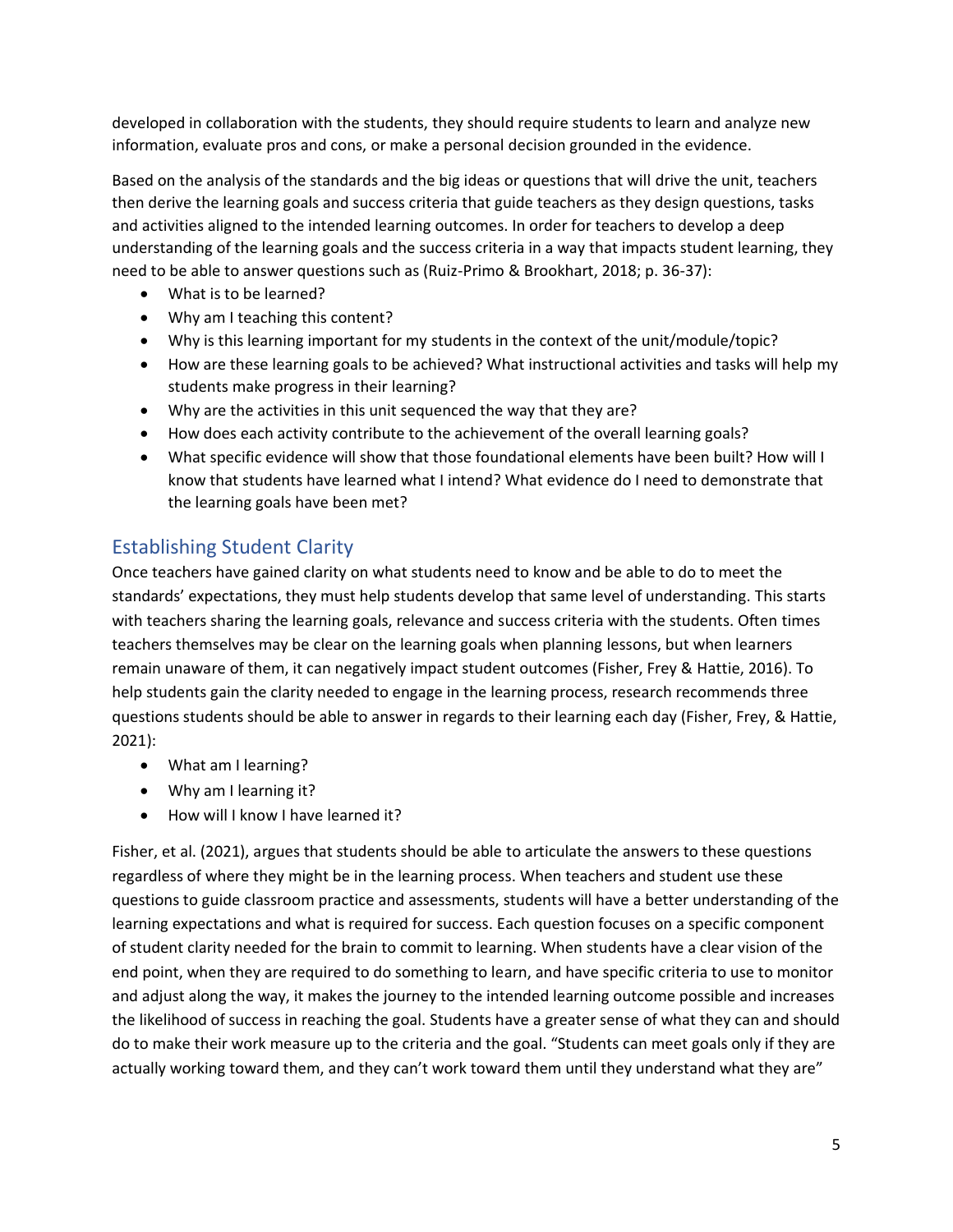(Moss & Brookhart, 2009; p. 28). Table 4.8 summarizes the three clarity components and their characteristics that empower students to answer the three clarity questions.

| <b>Three Clarity</b><br><b>Questions</b> | Clarity<br>Component       | <b>Characteristics</b>                                                                                                                                                                                                                                                                                                                                                                                                                                                                                                                                                   |
|------------------------------------------|----------------------------|--------------------------------------------------------------------------------------------------------------------------------------------------------------------------------------------------------------------------------------------------------------------------------------------------------------------------------------------------------------------------------------------------------------------------------------------------------------------------------------------------------------------------------------------------------------------------|
| What am I<br>learning?                   | Learning<br>Goals          | • Also referred to as learning intentions, targets, objectives or purpose<br>Brief statement that describes clearly what students need to know,<br>understand and be able to do by the end of the lesson or a series of<br>lessons<br>Represent the "destination" of where students are going<br>$\bullet$<br>• Can focus on knowledge, skills and/or concepts and should be aligned to<br>the grade-level standards<br>• Focus on the intended learning, not a list of activities that students will<br>do                                                              |
| Why am I<br>learning it?                 | Relevance                  | • Addresses the "why" behind the learning<br>Can link to learning outside the classroom, learning about yourself as a<br>learner, and/or needed for future learning                                                                                                                                                                                                                                                                                                                                                                                                      |
| How will I know<br>I have learned<br>it? | <b>Success</b><br>Criteria | • Statements that describe the evidence students must produce to show<br>they have achieved the learning goals<br>• Provide a "map" to the learning destination<br>• Act as major checkpoints along the way for teacher and students to know<br>how they are progressing<br>• Specific, concrete and measurable and become the foundation for<br>classroom assessment<br>Used as the basis for teacher feedback, peer feedback and student self-<br>assessment<br>Are supported, when necessary, through questioning, modeling, and<br>analysis of student work examples |

Table 4.8 Components of Student Clarity and Their Characteristics

### **The Role of Learning Goals – What am I learning?**

As learners move throughout the day, the brain is constantly predicting and evaluating each situation based on previous experiences and the current context. This allows the brain to budget the body's energy resources accordingly and to prepare for action. When students know the goal of the learning and are able to zero in on that goal, the brain knows where to focus and how to direct the body's resources needed for attention, planning and action (Posey, 2019). Understanding the learning goals prevents students from falling back to the lowest rung on the ladder - compliance. Learning goals allow students to see the relationship between the tasks they are completing and the purpose for the learning (Frey, Hattie, & Fisher, 2018).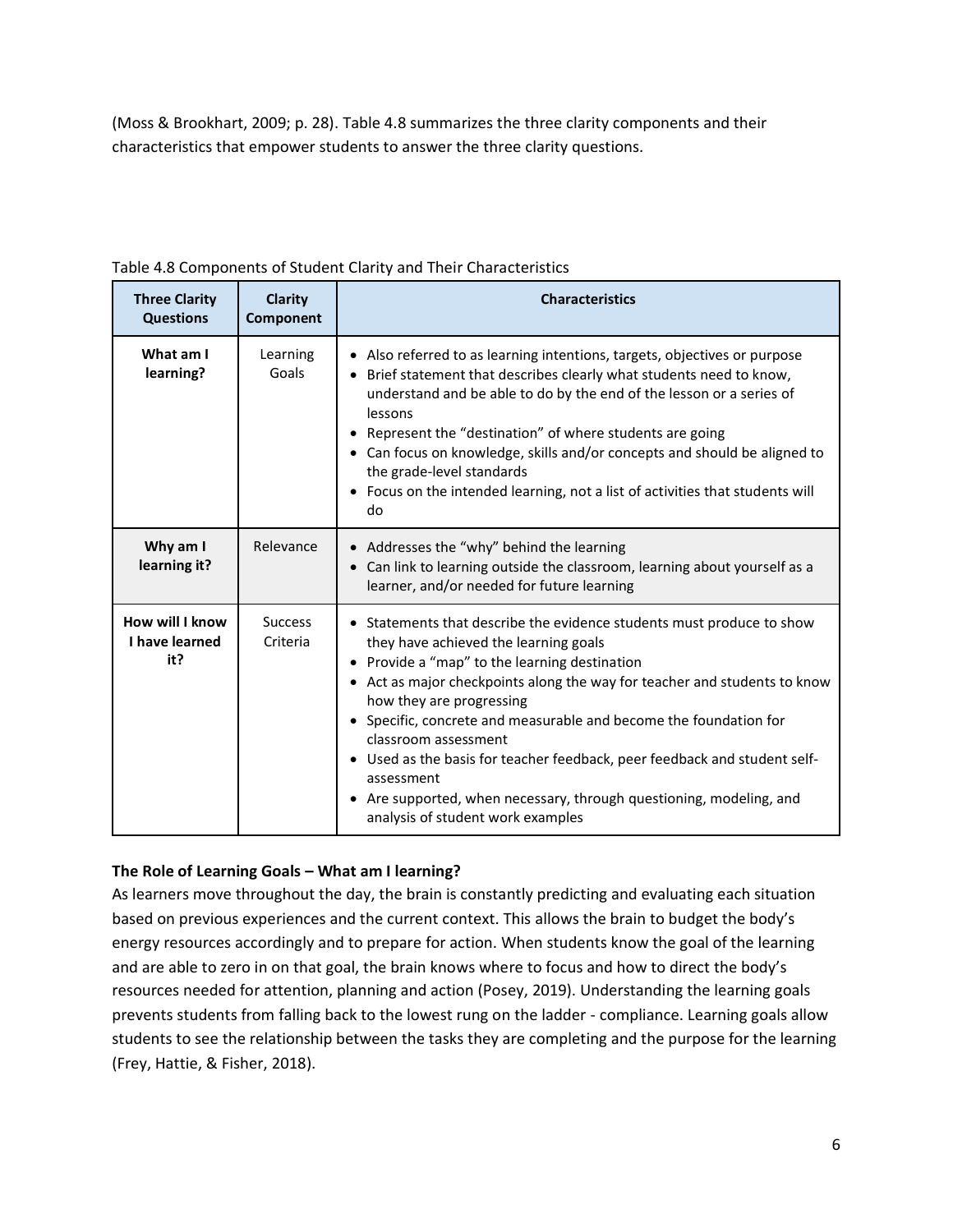Teachers need to establish the learning goal with students for each lesson or series of lessons, revisit the goal throughout the lesson and use it to formatively assess where students are to determine next steps in instruction. **Learning goals don't have to be used exclusively at the outset of the lesson and may be withheld until after a period of exploration or discovery has occurred** (Fisher, et al., 2019). Yet, truly establishing the learning goal requires ongoing investment to ensure students understand what they are learning and what they will be asked to do with that knowledge. It is the ongoing act of making the learning meaningful and relevant to the student. Effective teachers reestablish the learning goal multiple times during a given lesson, particularly during transitions and when students need redirection back to the purpose of the learning (Fisher, et al., 2016).

Learning goals should clearly convey what students will be learning and should be used to drive classroom instruction and assessment for both the teacher and the students. There are a variety of ways to write learning goals including using sentence stems such as, "I am learning…" or "We are learning…" Whichever style a teacher chooses should remain consistent to provide structure for the students. (Fisher, et al., 2021).

#### **The Role of Relevance - Why am I Learning It?**

Once students understand the learning goal, it is important to help them see the relevance of the learning. Emotion is at the core of the brain's decision to engage in "effortful thinking." When teachers connect the learning goals to authentic and relevant experiences, it can spark curiosity in a student, which causes the brain to take notice and want to explore the topic more (Posey, 2019)."When we instruct students to learn facts, details, and procedures, but don't explain why this knowledge is essential, why they need to learn it, and who uses this knowledge in real life, the learning has limited value for the students" (Gazith, 2021; p. 31)

When teachers take the time to address the relevancy of the learning, it not only fosters student motivation, it also helps to deepen student learning as they make connections between the learning goals and the larger concepts within the discipline. Below is a list of three approaches teachers might use to make learning relevant for students (Fisher, Frey, & Quaglia, 2018):

- **Application Outside the Classroom Walls**: This is when students see that the content, concepts and/or skills can be used outside the walls of the classroom. This might include ways in which it is used in other disciplines or by other people in different aspects of life. It can't be too far in the distance but understanding that learning has utility beyond the confines of the four walls of a classroom can guide students' attention.
- **Learning About Yourself:** This involves students learning more about themselves as learners and making personal connections between the learning and their own identity. Due to students' own unique background and experiences, what may be relevant to one person may not be relevant to another. Allowing students opportunities to make those personal connections to the content helps increase their motivation to engage in the learning.
- **Needed for Future Learning:** This is when the teacher helps students to see that the current learning will be used to help prepare them for upcoming content either within that specific course or in a future course.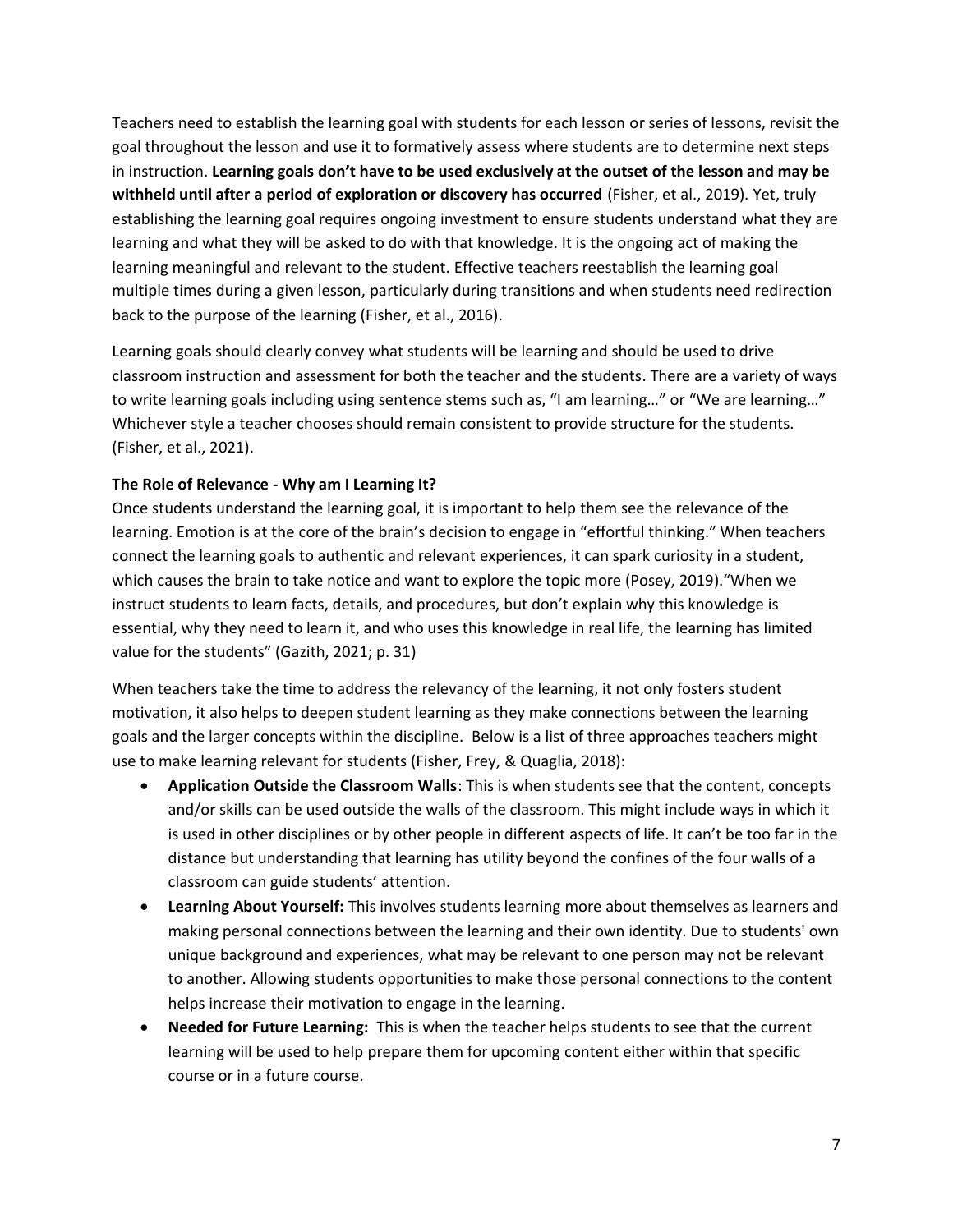A possible strategy for addressing relevancy in a lesson is adding a sentence frame such as, "this will help me to...", when presenting the learning goal and success criteria. The teacher can then open up a dialogue with students in order to co-construct relevancy. To help students connect back to the relevancy at the end of a lesson, teachers can ask students questions, such as, "Based on today's learning, what are you curious about? Has this content raised any questions for you?" (Fisher, et al., 2019).

#### **The Role of Success Criteria – How Will I Know I Have Learned It?**

Once students understand what they are learning and why it is important, they also must know what success will look like when they achieve the goal. While the learning goal provides the destination, success criteria provide a map for how to reach the destination with clear checkpoints along the way. Fisher, et al. (2018), argues that too often what success looks like is kept a secret from students, which can cause anxiety as they struggle to understand what the teacher expects. However, when students have a clear understanding of the success criteria, it empowers them to monitor their own progress and not to be overly dependent on the teacher to tell them when they have reached the goal. They are able to use the criteria to set their own goals, which helps to increase student motivation and investment in the learning process.

According to Fisher, et al. (2019), success criteria work because they tap into some of the basic principles of human motivation. People tend to compare their current performance or ability to a clear goal and when there is a gap between where they are and where they want to be, it creates cognitive dissonance. The brain is then motivated to close the gap and get rid of the dissonance by working to assimilate or accommodate information and ideas needed to reach the goal. "Ultimately, when students use success criteria to set and achieve their own goals for learning, the real magic happens in the classroom. When we achieve goals we've set for ourselves, our brains fill with the chemical dopamine. In short, achieving goals feels good and forms a positive addiction" (Goodwin, 2020; p. 42).

Success criteria are typically framed from students' perspectives and can be written as "I can" statements that help students understand and visualize what mastery will look like and feel like. Goodwin (2020) offers the following sentence starters that can help teachers draft their success criteria and invite students to engage in deep learning.

- I can explain…
- I understand and can discuss…
- I can teach…
- I can defend…
- I can test and prove...
- I understand and can show…
- I can restate…

#### **Examples of Learning Goals and Success Criteria**

- I can use...to…
- I can discuss and explain how...
- I can model how to...
- I can demonstrate how to…
- I can draw a diagram that…
- I can choose…
- I can illustrate and explain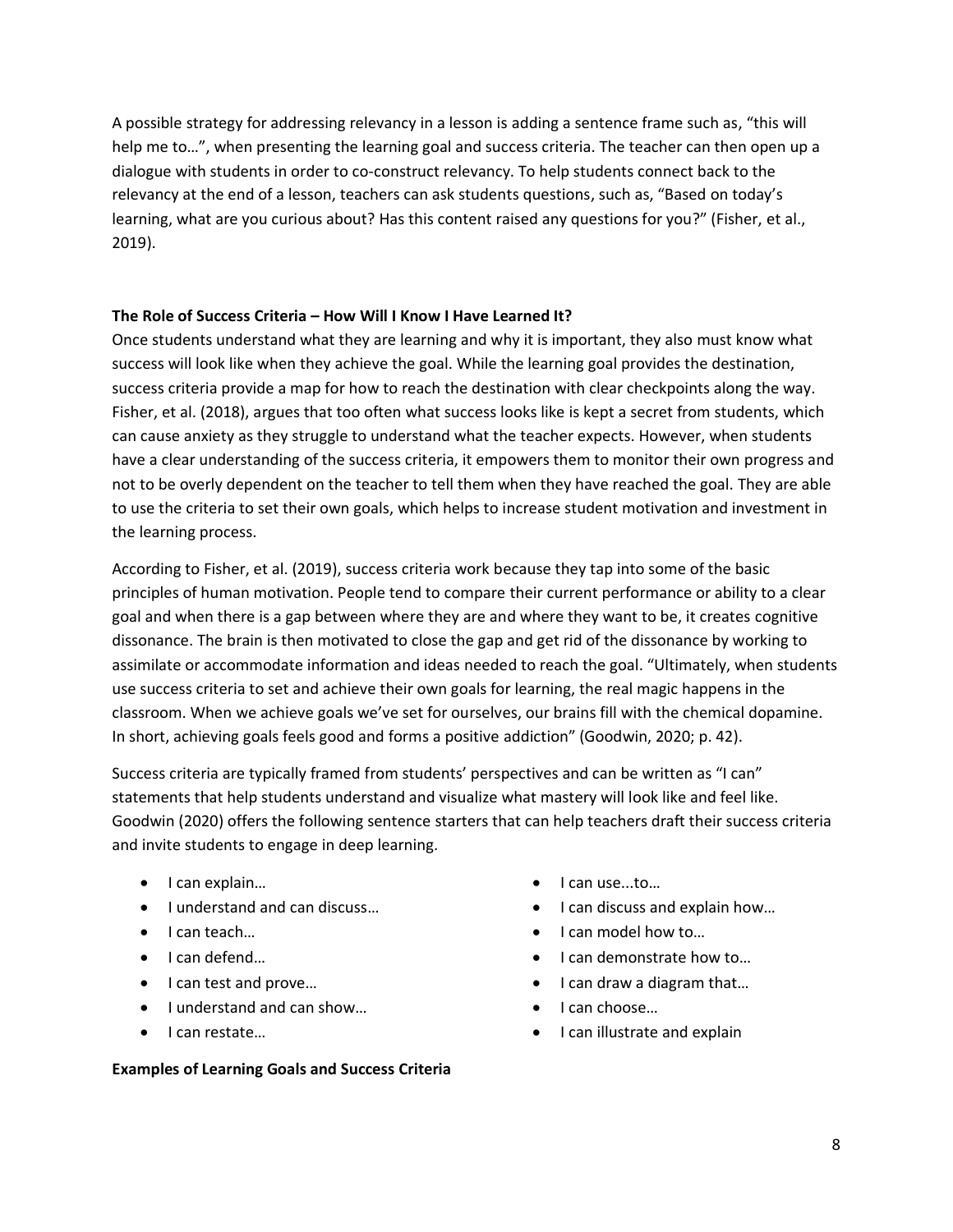The learning goals and success criteria provided in Table 4.9 are meant to help teachers better understand the difference between the two components and how they work together to support student learning. Please note that these are possible suggestions. They are not the only pathways and are not comprehensive to obtain mastery of the standards.

| <b>Learning Goal</b>                                                                                                                                            | <b>Success Criteria</b>                                                                                                                                                                                                                                                                                                                                                                                                                                                                                                                                                                                                                                                                                                                                                                                                                                                                                                                                                             |
|-----------------------------------------------------------------------------------------------------------------------------------------------------------------|-------------------------------------------------------------------------------------------------------------------------------------------------------------------------------------------------------------------------------------------------------------------------------------------------------------------------------------------------------------------------------------------------------------------------------------------------------------------------------------------------------------------------------------------------------------------------------------------------------------------------------------------------------------------------------------------------------------------------------------------------------------------------------------------------------------------------------------------------------------------------------------------------------------------------------------------------------------------------------------|
| We are learning to use patterns from our<br>observations to place different materials<br>into groups based on ways they are the<br>same and different           | • I can explain how I will find patterns in different materials.<br>• I can name the patterns I see in different materials.<br>• I can sort different materials into categories based on the<br>patterns I see.                                                                                                                                                                                                                                                                                                                                                                                                                                                                                                                                                                                                                                                                                                                                                                     |
| We are learning to identify the central<br>idea of a text.                                                                                                      | I can define central idea.<br>I can list key details of a text.<br>• I can analyze key details to determine the central idea of a text.<br>• I can analyze how the central idea is reflected in a text and cite<br>relevant evidence to support thinking around the central idea.                                                                                                                                                                                                                                                                                                                                                                                                                                                                                                                                                                                                                                                                                                   |
| We are learning to compare fractions.                                                                                                                           | • I can draw models to make fraction comparisons.<br>$\bullet$ I can use the symbols >, < and = when making fraction<br>comparisons.<br>• I can explain how the size of equal parts can be used to<br>compare fractions.<br>• I can construct a viable argument and/or critique the reasoning<br>of others to prove whether a fraction comparison is correct or<br>incorrect.                                                                                                                                                                                                                                                                                                                                                                                                                                                                                                                                                                                                       |
| We are analyzing the structure of the U.S.<br>government, including separation of<br>power and its system of checks and<br>balances, through inquiry practices. | • I can ask compelling and discipline-specific supporting<br>questions about the structure of the U.S. government.<br>• I can identify the three branches of government and describe<br>the function and roles of each branch.<br>• I can describe the limitations of each branch established by<br>separation of powers.<br>• I can analyze how the system of checks and balances creates a<br>balance of power among the branches of government.<br>• I can use and integrate information from primary and<br>secondary sources to develop claims that answer compelling<br>and supporting questions, while noting key similarities and<br>differences in the perspective the sources represent.<br>• I can construct explanatory products to convey the diverse<br>perspectives that impacted the founding of the United States.<br>• I can explain different approaches people can take to address<br>local, regional and global problems, using examples from U.S.<br>history. |

#### Table 4.9 Examples of Learning Goals and Success Criteria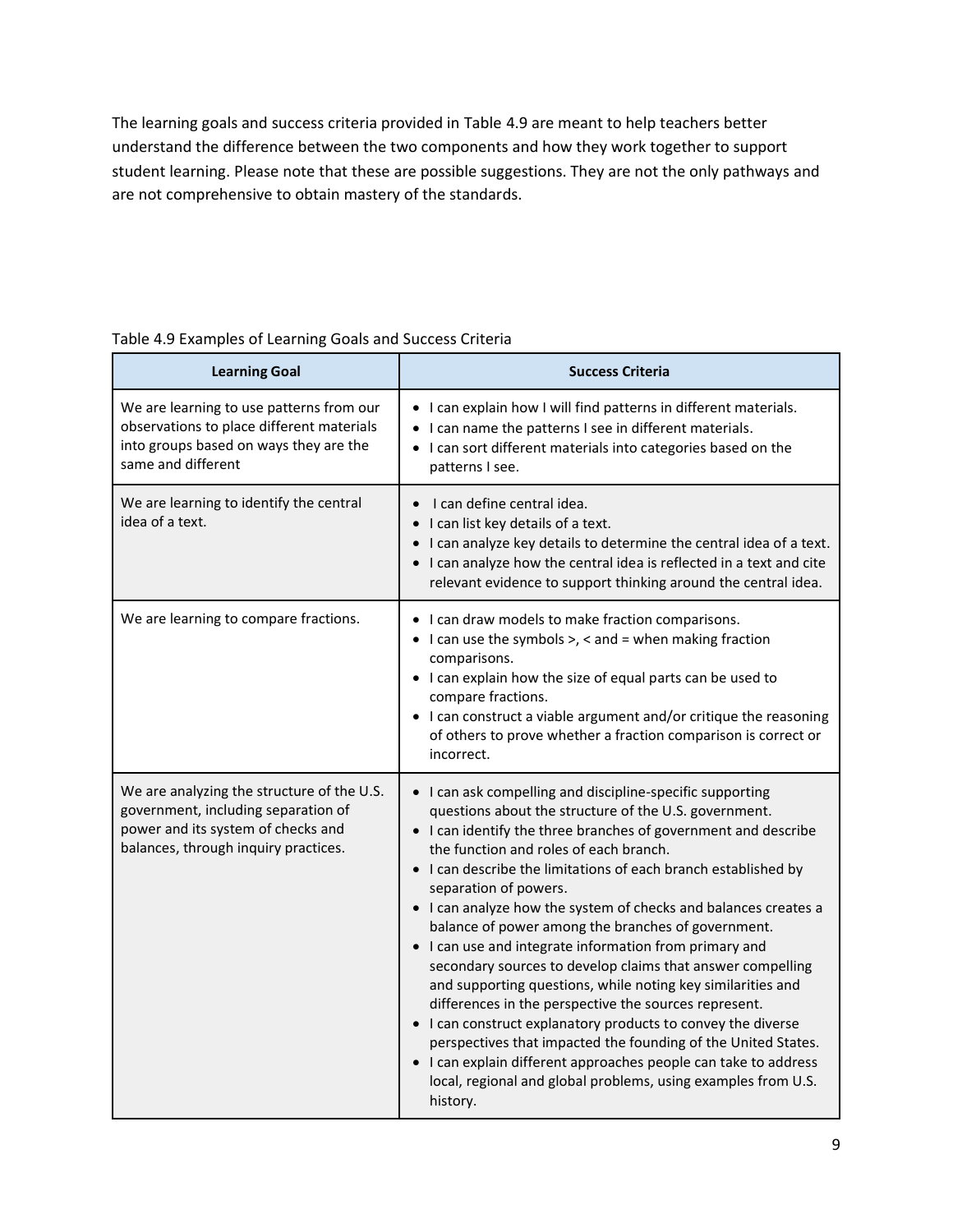## Developing Student Understanding of the Learning Goals and Success Criteria

In harnessing the power of learning goals, relevance and success criteria, teachers must ensure that students have a deep understanding of each. Simply telling students the learning goal and posting a list of success criteria on the board does not equate to effectively developing student understanding of each component. Effective teachers use multiple modes to share the learning goals and success criteria with students (Ruiz-Primo & Brookhart, 2018).

Moss & Brookhart (2009) state that "the single most important method for routinely sharing the purpose is using assignments that match - really match - the learning goals. It is in the assignment that the teacher translates the learning goal into action for the student. The student will strive to do the assignment, not the abstract goal. When we say the assignment or activity must "embody" the learning goal, we mean that the assignment and the activity is such a close match with the goal that the student would be able to think, "If I can do [this assignment], then I can do [the learning objective]" (p. 25). Other possible strategies for developing student understanding of the learning goals and success criteria include questioning and using examples of student work.

### **Questioning**

One strategy for helping students to gain clarity in their learning is to ask students questions related to the learning goal or success criteria or asking them to explain each in their own words. The teacher also can ask students to share their own attitudes, experiences and prior knowledge that come to mind in relation to the topic of the learning. Teachers can then use students' responses to help students connect to the relevance and to inform and adjust instruction as needed (Moss & Brookhart, 2009).

McTighe and Willis (2019) suggest that at the beginning of a unit, the teacher might invite students to pose questions about the topic of the unit and have them explore those ideas. One way to do this is to have students create a KWL chart in which they:

- Activate their prior knowledge by asking them what they already **K**now about the topic;
- Pose questions and identify those aspects of the topic about which they are curious and **W**ant to learn; and
- Reflect on and record what they have **L**earned as they move throughout the unit.

Goodwin (2020) offers the following questions teachers can pose to students to help them see the relevance in their learning (p.37-38):

- How can I apply this knowledge or skill in my own life?
- What might I gain personally from mastering this learning?
- How might I use this new learning to help others?
- How do adults use this knowledge or skill in the real world?
- How is this knowledge or skill an important building block for my later learning?

#### **Examples of Student Work**

When teachers provide students with examples and have students assess and describe them in terms of the success criteria, students develop a deeper understanding of the learning goal and criteria for success (Moss & Brookhart, 2019). Wiliam & Leahy (2015) point out two immediate benefits of getting students to look at examples of student work. "First, students are better at spotting mistakes in the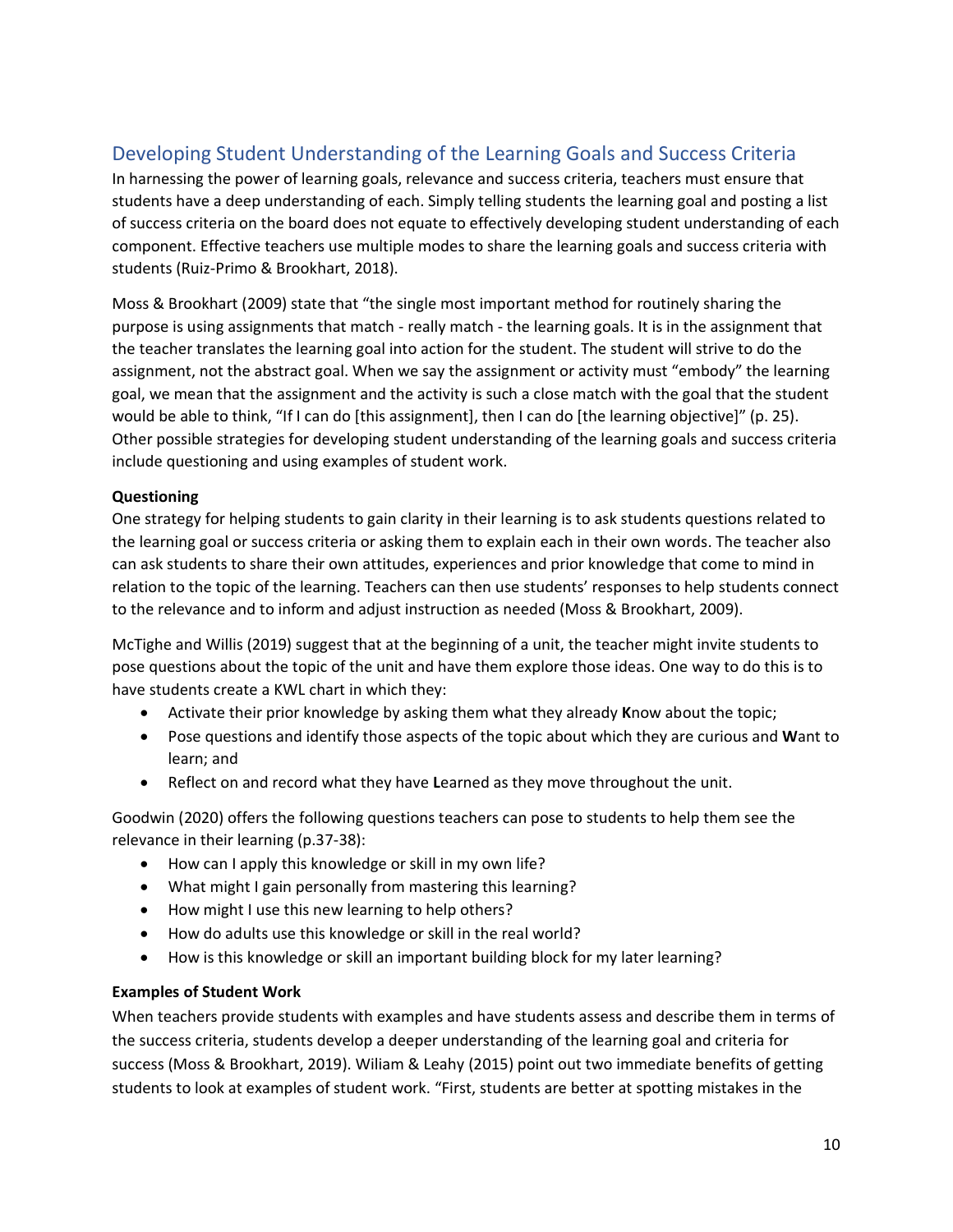work of others than they are at their own work. Assessing one's own work, as well as assessing the work of one's peers in the classroom, is emotionally charged, and the emotional resonances can often interfere with engaging in the demands of the task. However, assessing the work of anonymous others is emotionally neutral, so students are able to focus more effectively on the task. Second, when students notice mistakes in the work of others, they are less likely to make the same mistakes in their own work" (p. 42). The list below provides possible ideas for using examples of student work:

- Provide students with top quality examples that meet all the success criteria and have students brainstorm a list of what makes them quality examples (Moss & Brookhart, 2009).
- When using top quality examples, use more than one example to show different styles or ways of meeting the success criteria to inspire student creativity (Almarode & Vandas, 2018).
- Have students analyze a range of examples, sort them into quality levels, discuss the qualities and develop a description of what quality looks like aligned to the success criteria. When using a range of examples, Moss and Brookhart (2019) recommend using examples from anonymous sources or teacher-created examples.
- Show multiple versions of a student's work that has progressed over time until the student's work met the success criteria. Ask students to notice how the student improved over time, highlighting the success criteria that the student achieved in each piece of work (Almarode & Vandas, 2018)

## Co-Constructing Success Criteria

As teachers move through each unit of instruction, there are different times in which teachers will develop and share the learning goals and success criteria with students. As mentioned earlier, learning goals and success criteria don't have to be used exclusively at the outset of the lesson and may be withheld until after a period of exploration or discovery has occurred.

Yet, based on the learning goals, there also are times when teachers may want to co-create success criteria with students. **When students are involved in co-constructing the success criteria, it deepens their understanding of what quality looks like, increases student ownership in the learning process and promotes self-regulation** (Clarke, 2021).

When determining whether or not to co-construct success criteria with students, Almarode and Vandas (2018) suggest to **first consider the complexity of the goal**. The amount of time a teacher spends clarifying quality and expectations increases with the complexity of the goal and the time spent in class working toward that goal. If the teacher plans to spend a few weeks on a topic, it would be beneficial to spend significant time co-constructing success criteria with students. In addition, investing time on the front end co-constructing an understanding of the success criteria often saves significant time on the backend because students start with a deep understanding of what success looks like. It also is important to note that co-constructing success criteria does not have to be accomplished in a single lesson. Often, co-construction continues throughout a series of lessons or unit, as teachers provide minilessons, modeling and additional examples to further clarify the expectations as students' learning deepens.

Below is a list of steps to consider when constructing success criteria with students (adapted from Almarode and Vandas, 2018; p. 81-82):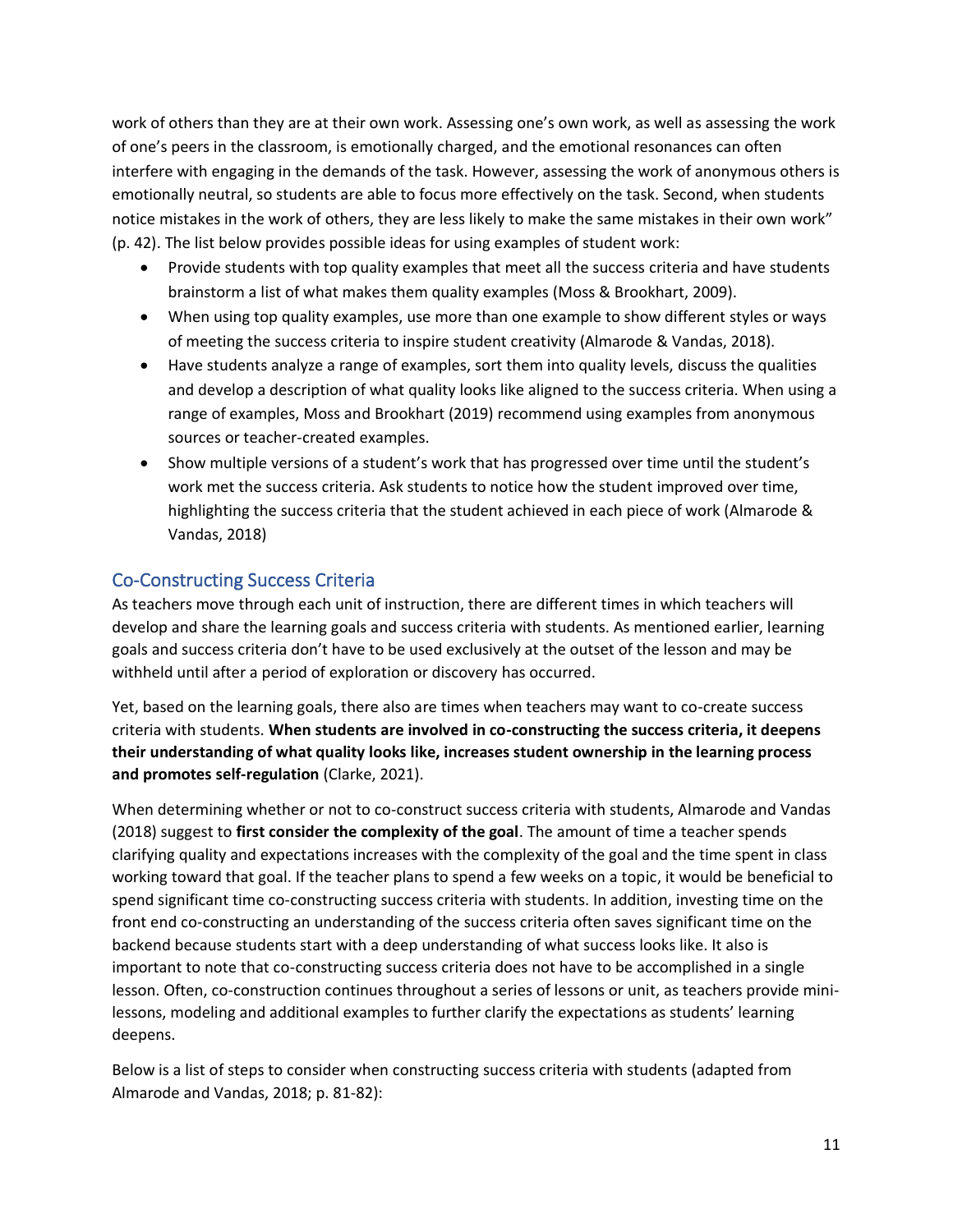- 1. Determine **when** to co-construct success criteria with students.
- 2. Gather the tools students will use: Worked examples, exemplars and/or models.
	- a. Examples of attainment of the learning goal(s)
	- b. Non-examples or works in progress in relation to the learning goal(s)
	- c. Process, steps or multiple approaches to attain the learning goal(s)
- 3. Determine the method that will be used to share the tools with students.
	- a. Studying and differentiating among the examples of student work in small groups to generate success criteria
	- b. Modeling by teacher or students demonstration with a think-aloud about the thinking process they are using to make decisions about quality
	- c. Worked examples (step-by-step demonstration of how to perform a task or how to solve a problem) modeled and then posted for reference
	- d. Compare success criteria exemplars to other examples that do not fully meet the learning goal or nonexamples to determine which is better and why
- 4. Generate initial success criteria with students.
	- a. Allow students to share criteria after modeling, examples and exemplars have been shared.
	- b. Add any missing success criteria (i.e., teacher noticing if anything is missing and needs to be added, based on the standards and expectations).
- 5. Categorize and organize agreed upon success criteria using tools. This might include:
	- a. A t-chart
	- b. A checklist
	- c. An anchor chart
	- d. Other ways of representing the success criteria
- 6. Have students model/practice using the success criteria to provide feedback and set personal goals as to which criteria to work toward next.
- 7. Revisit and revise success criteria and goals over time as student learning deepens.

Almarode and Vandas (2018) recommend that the co-constructed success criteria are agreed upon by the class and written in student-friendly language. They should always be paired with examples of student work, exemplars and models of success for student reference. In addition, they need to be organized in a way that is easy for students to monitor their own progress and determine their next steps in reaching the intended learning goals.

### **General Resources to Support Implementation of Evidence-Based Instructional Practice #2: Clarifying and Sharing Clear Learning Goals:**

- [Model Curriculum Framework](https://education.ky.gov/curriculum/standards/kyacadstand/Documents/Model_Curriculum_Framework.pdf)
	- o **Professional Learning Communities Section**: This section of the *Model Curriculum Framework* is designed to provide guidance on creating a culture of continuous improvement through the implementation of Professional Learning Communities (PLCs). It takes a closer look at the rationale for the need for PLCs as well as providing clarity on the ongoing work of the PLC process. This section also takes a closer look at how teachers can clarity around the standards as they work collaboratively to address the first two driving questions of a PLC: "What do we expect our students to learn?" and "How will we know they are learning?"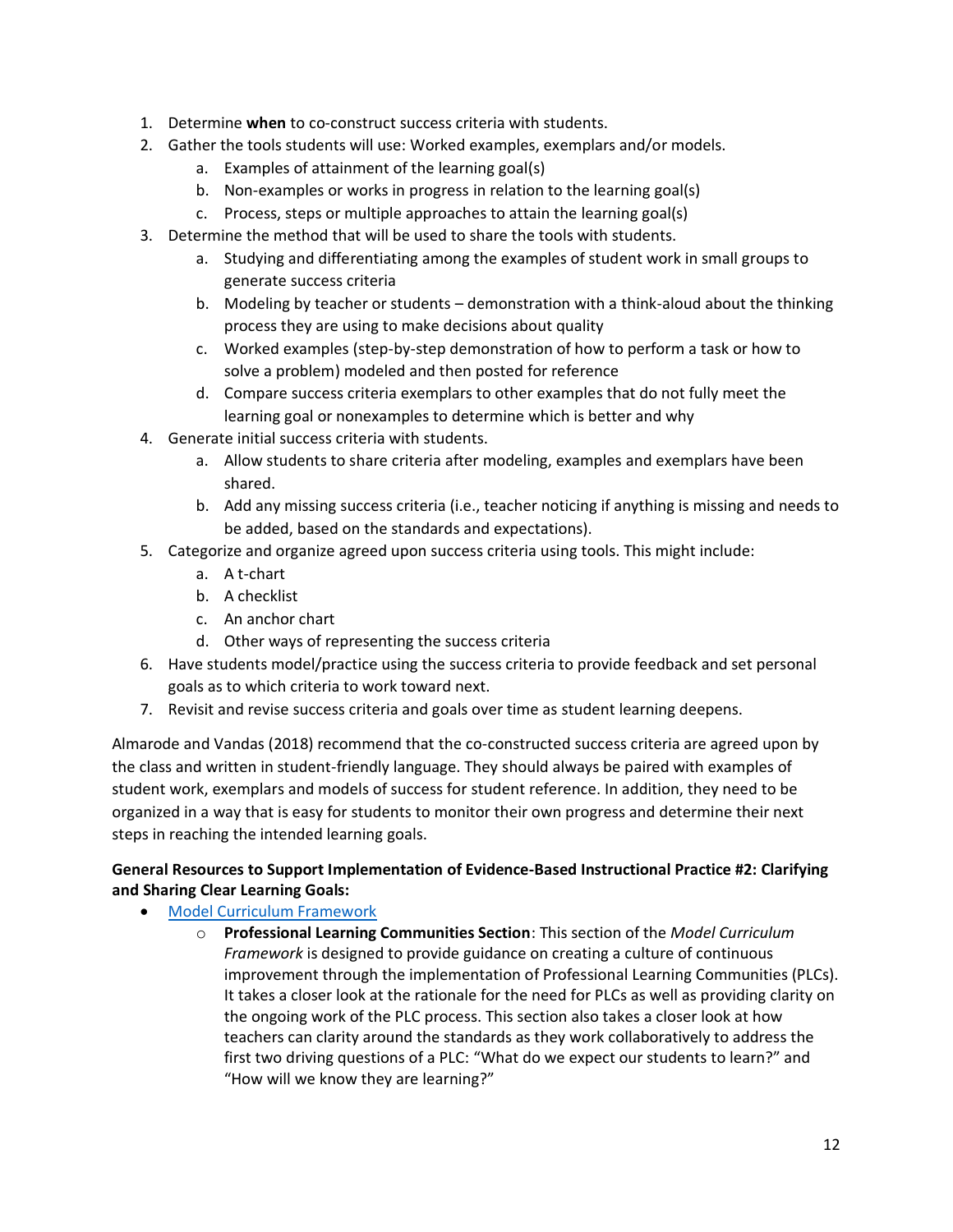- o **Balanced Assessment Section:** This section of the *Model Curriculum Framework* is designed to provide guidance on how teachers and leaders can implement a comprehensive, balanced system of assessments to ensure equitable, high-quality and reliable assessment practices**.** It focuses on developing an understanding of the formative assessment process how clear learning goals and success criteria are used to drive the process as teachers continually elicit, interpret and act on evidence of student learning.
- [Balanced Assessment Professional Learning](https://kystandards.org/standards-resources/pl-mods/balanced-assessment-plms/) Series Module 3: In this module, participants will focus on how to elicit meaningful evidence of student learning through clarification of learning progressions, learning goals and success criteria.
- [Clarity for Learning Book Study:](https://education.ky.gov/curriculum/standards/kyacadstand/Documents/Clarity_for_Learning_Book_Study_Learning_Plan_and_Resources.pdf) This self-paced study focuses on how teachers gain clarity through constructing learning intentions and success criteria aligned to the standards that allow students to identify where they are going, how they are progressing and where they will go next. The study focuses on answering two critical questions: (1) How can clarity improve teaching and learning? and (2) How does clarity serve as the foundation for other powerful, evidence-based practices?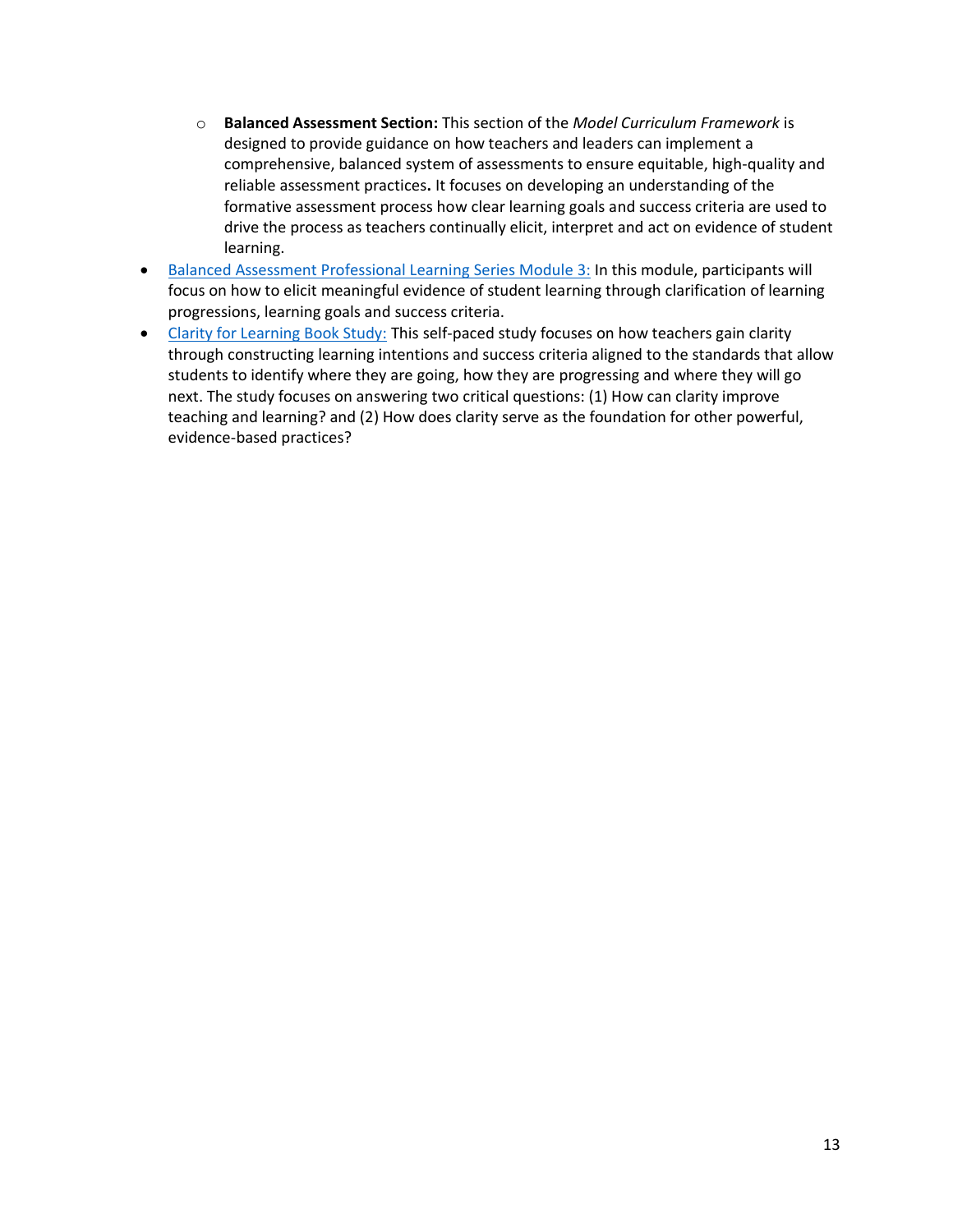#### References

- Almarode, J. & Vandas, K. (2018). *Clarity for learning: Five essential practices that empower students and teachers.* Thousand Oaks, CA: Corwin.
- Clarke, S. (2021). *Unlocking learning intentions and success criteria: Shifting from product to process across the disciplines.* Thousand Oaks, CA: Corwin.
- Fendick, F. (1990). *The correlation between teacher clarity of communication and student achievement gain: A meta-analysis*. Unpublished doctoral dissertation. University of Florida; Gainesville.
- Fisher, D., Frey, N., Amador, O., & Assof, J. (2019). *The teacher clarity playbook: A hands-on guide to creating learning intentions and success criteria for organized, effective instruction.* Thousand Oaks, CA: Corwin.
- Fisher, D., Frey, N., & Hattie, J. (2016). *Visible learning for literacy: Implementing the practices that work bust to accelerate student learning*. Thousand Oaks, CA: Corwin Press.
- Fisher, D., Frey, N., & Hattie, J. (2021). *The distance learning playbook: Grades K-12*. Thousand Oaks, CA: Corwin.
- Fisher, D., Frey, N., & Quaglia, R. (2018). *Engagement by design: Creating learning environments where students thrive.* Thousand Oaks, CA: Corwin.
- Frey, N., Hattie, J., & Fisher, D. (2018). *Developing assessment-capable visible learners grades k-12: Maximizing skill, will and thrill.* Thousand Oaks, CA: Corwin.
- Gazith, K. (2021). *Teaching with purpose: How to thoughtfully implement evidence-based practices in your classroom.* Bloomington, IN: Solution Tree Press.
- Goodwin, B., Gibson, T., & Rouleau, K. (2020). *Learning that sticks: A brain-based model for K-12 instructional design and delivery*. Alexandria, VA: ASCD.
- Grift, G. & Major, C. (2018). *Teachers as architects of learning* (2nd ed.). Moorabbin, Victoria: Hawker Brownlow Education.

Kahnenman, D. (2011). *Thinking fast and slow*. New York: Farrar, Straus & Giroux.